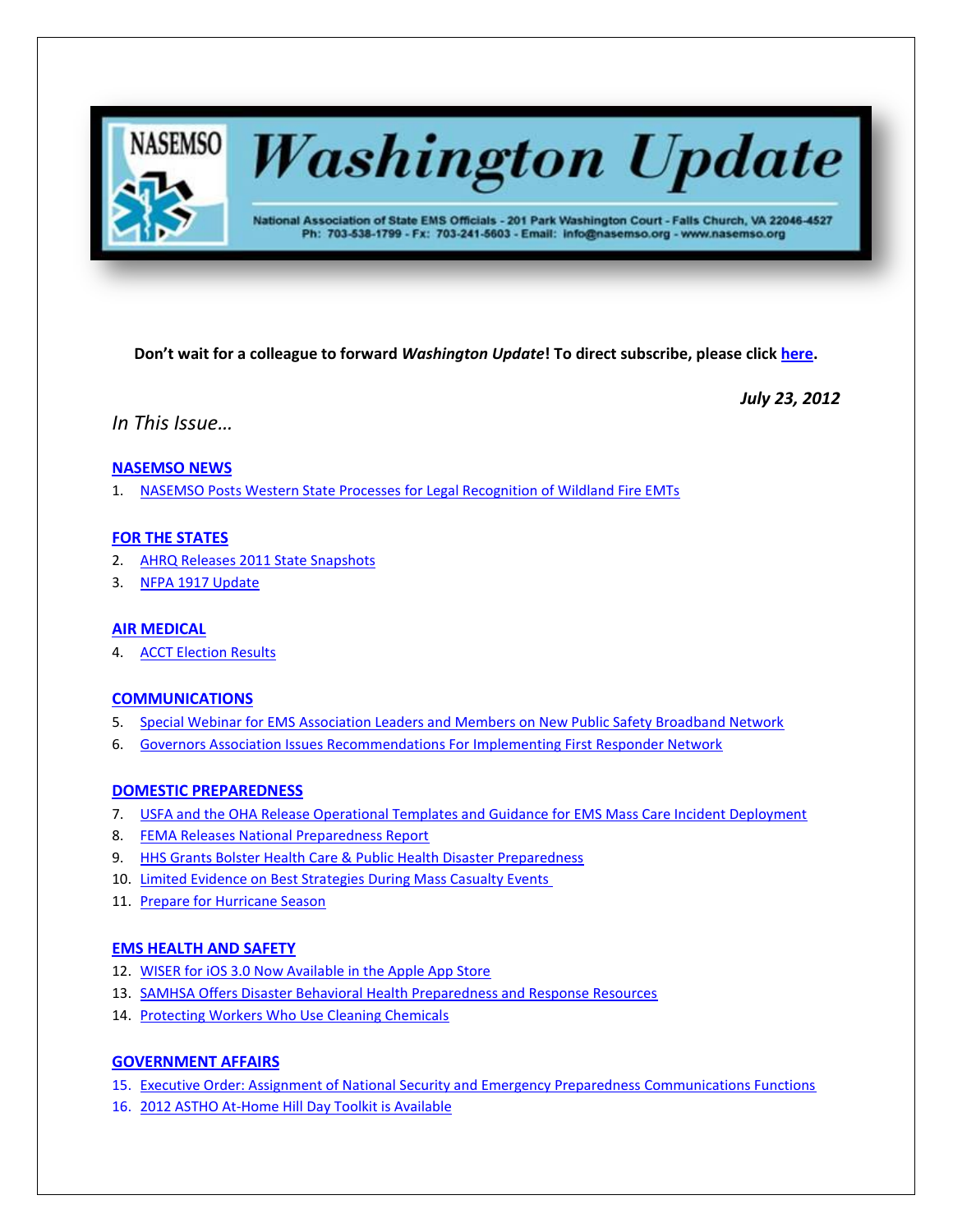17. [President Signs Food and Drug Administration Safety and Innovation Act](#page-4-4)

# **[HIGHWAY SAFETY](#page-4-5)**

18. [Federal Highway Administration Rolls Out Its Traffic Incident Management Public Information Toolkit](#page-4-5)

### **[FEDERAL PARTNERS](#page-4-6)**

- 19. [NIOSH Launches EMS Website](#page-4-7)
- 20. [CDC Writing for Social Media Guide](#page-5-0)

### **[INDUSTRY NEWS](#page-5-1)**

- 21. [Despite Benefit, Hospitals Not Always Alerted of Incoming Stroke Patients](#page-5-2)
- 22. [Community Paramedicine Insights Forum Held on July 23](#page-5-3)<sup>rd</sup>
- 23. [NAEMSE Asks for Fallen EMS Educators Award Nominations](#page-5-4)
- 24. [EMS Role in the Veteran Homelessness Initiative](#page-5-5)
- 25. [Volunteer Fire Fighter Killed While Directing Traffic at an Interstate Highway Incident](#page-6-0)
- 26. [Scientific Writing for Peer Reviewed Publications for Public Health Professionals](#page-6-1) Course
- 27. AHRQ Release Report: *[Enabling Patient-Centered Care Through Health Information Technology](#page-6-2)*

# **[LINKS TO INTERESTING ABSTRACTS OR WEBCASTS](#page-6-3)**

- 28. [Lower Mortality in Sepsis Patients Admitted through the ED vs Direct Admission](#page-6-4)
- 29. [Adolescent Satisfaction in an Urban Pediatric Emergency Department](#page-6-5)

# **UPCOMING EVENTS**

- **\*\*[\\*STATEWIDE EMS CONFERENCES\\*](#page-7-0)\*\***
- **\*\*[\\*National Conferences and Special Meetings\\*](#page-7-1)\*\***

### <span id="page-1-0"></span>**1. NASEMSO Posts Western State Processes for Legal Recognition of Wildland Fire EMTs**

The NASEMSO Rural EMS Committee has compiled information on twelve Western States regarding EMT credentialing at wildland fires. The guide is to be used as reference material only, and is intended to assist Medical Unit Leaders at wildland fires. Click [here](https://www.nasemso.org/Projects/RuralEMS/StateProcesses.asp) to review the information.

### <span id="page-1-2"></span><span id="page-1-1"></span>**2. AHRQ Releases 2011 State Snapshots**

The Agency for Healthcare Research and Quality (AHRQ) has released *[2011 State Snapshots](http://click.bsftransmit1.com/ClickThru.aspx?pubids=8731%7c0327%7c445%7c497&digest=yjqbc9j2Ke5GimwvgeXhwQ&sysid=1)*, an in-depth analysis of the quality of care provided in each state by type of condition, level of care, treatment setting, race and income, and insurance status. This resource also includes strengths, weaknesses, and opportunities for improvement in each state and in the District of Columbia. In addition, 2011 State Snapshots features easy-to-read charts and individual state performance summaries based on 150 quality measures.

### **3. NFPA 1917 Update**

The Chair of the National Fire Protection Agency (NFPA) 1917 Committee on Ambulances has advised that the date of publication of the 1917 standard has been delayed until approximately August 9th, but the effective date of January 1, 2013 will remain the same. The Standard was originally scheduled to publish around the end of last month, but it has now been postponed due to several last minute motions that were introduced under NFPA's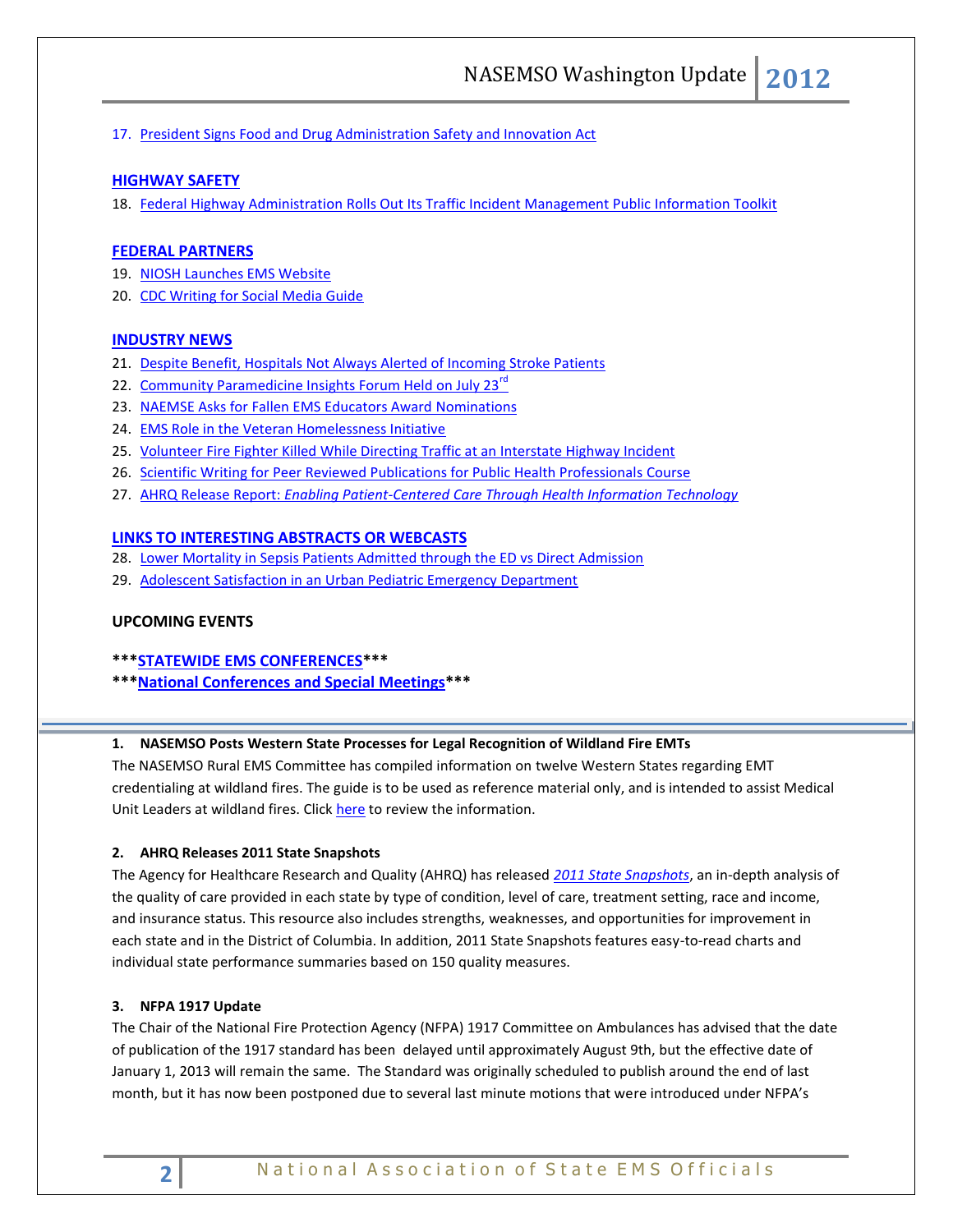Notice of Intent to Make a Motion (NITMAM) process. All of the motions were denied during the annual meeting where NITMAMs are procedurally handled, so there are no changes to the document, but there is an appeals process that must elapse before the Standard can be published. Assuming there are no appeals, the final version of the document should be available for purchase after the first week of August. Interested parties can receive email updates about NFPA 1917 by signing up [here.](http://cts.vresp.com/c/?NationalAssociationo/2029de33ed/a8b1f77e6c/12164c47f1/docnum=1917&tab=docinfo)

# <span id="page-2-1"></span>**4. ACCT Election Results**

The Association of Critical Care Transport (ACCT) thanks those of you who participated in their recent election. This was ACCT's second election process and they are pleased to announce the following were elected to 3 year terms on the Board:

- Mike Christianson, Sanford Intensive Care, South Dakota
- Mike McGrane, Air St. Luke's, Idaho
- Kevin Stanhope, Baptist LifeFlight, Florida
- Henry Ward, Duke LifeFlight, North Carolina
- Gary Wingrove, Mayo Clinic Medical Transport, Minnesota

<span id="page-2-3"></span>Kevin Stanhope is ACCTs Chair-elect. Congratulations and many thanks for taking on the role of leadership.

### <span id="page-2-4"></span>**5. Special Webinar for EMS Association Leaders and Members on New Public Safety Broadband Network**

Now that public safety has won the battle for the National Public Safety Broadband Network, EMS professionals really need to figure out how to prepare to use it to their best advantage. We stand to be the biggest user of the network, given the applications that EMS colleagues have indicated are in our near future. *But* we also need to be familiar with the process of standing up that network at the national and state level. You are invited to a webinar on Tuesday, July 24th, at 2 PM eastern, featuring Anna Gomez, a key leader in this effort at the national level. She will describe the statute governing the network development and build-out, state options and grant opportunities under the statute, and the standing up of "FirstNet" (the First Responder Network Authority) Board and public safety advisory committee. Kevin McGinnis will also present a brief session on why EMS needs broadband. Save the date! Registration required: send an e-mail to Kevin [McGinnis](mailto:mcginnis@nasemso.org?subject=NTIA%20Webinar) with the subject "NTIA Webinar". Registrants will receive log-in instructions.

### <span id="page-2-0"></span>**6. Governors Association Issues Recommendations For Implementing First Responder Network**

To help states with implementation of the nationwide broadband network dedicated to public safety communications, the National Governors Association (NGA) issued a report, *Steps to Prepare for Public Safety Broadband.* Clic[k here t](http://cts.vresp.com/c/?NationalAssociationo/2029de33ed/a8b1f77e6c/6c23ba6f7e)o read more.

### <span id="page-2-5"></span><span id="page-2-2"></span>**7. USFA and the OHA Release** *Operational Templates and Guidance for EMS Mass Care Incident Deployment*

The Department of Homeland Security's (DHS) U.S. Fire Administration (USFA), supported by the DHS Office of Health Affairs (OHA) and the National Emergency Medical Services Management Association (NEMSMA), announces the release of a new guide for Emergency Medical Services (EMS) providers: [Operational Templates and](http://links.govdelivery.com/track?type=click&enid=ZWFzPTEmbWFpbGluZ2lkPTIwMTIwNzEyLjg5OTQ4MjEmbWVzc2FnZWlkPU1EQi1QUkQtQlVMLTIwMTIwNzEyLjg5OTQ4MjEmZGF0YWJhc2VpZD0xMDAxJnNlcmlhbD0xNzA3NDE4OSZlbWFpbGlkPWFsdGVyQG5hc2Vtc28ub3JnJnVzZXJpZD1hbHRlckBuYXNlbXNvLm9yZyZmbD0mZXh0cmE9TXVsdGl2YXJpYXRlSWQ9JiYm&&&102&&&http://www.usfa.fema.gov/downloads/pdf/publications/templates_guidance_ems_mass_incident_deployment.pdf)  [Guidance for EMS Mass Care Incident Deployment.](http://links.govdelivery.com/track?type=click&enid=ZWFzPTEmbWFpbGluZ2lkPTIwMTIwNzEyLjg5OTQ4MjEmbWVzc2FnZWlkPU1EQi1QUkQtQlVMLTIwMTIwNzEyLjg5OTQ4MjEmZGF0YWJhc2VpZD0xMDAxJnNlcmlhbD0xNzA3NDE4OSZlbWFpbGlkPWFsdGVyQG5hc2Vtc28ub3JnJnVzZXJpZD1hbHRlckBuYXNlbXNvLm9yZyZmbD0mZXh0cmE9TXVsdGl2YXJpYXRlSWQ9JiYm&&&102&&&http://www.usfa.fema.gov/downloads/pdf/publications/templates_guidance_ems_mass_incident_deployment.pdf) The guide is intended to provide information to local-level EMS and fire departments on the development and enhancement of the organization and preparedness for mass care incidents, including natural and man-made disasters, large gathering and pandemic events, and other emergencies potentially resulting in large numbers of patients. The goal of this project was to develop a foundation for further development of EMS-specific policies and templates that improve readiness to manage the full spectrum of hazards that face communities. For information on USFA's EMS research initiatives, visi[t www.usfa.fema.gov.](http://links.govdelivery.com/track?type=click&enid=ZWFzPTEmbWFpbGluZ2lkPTIwMTIwNzEyLjg5OTQ4MjEmbWVzc2FnZWlkPU1EQi1QUkQtQlVMLTIwMTIwNzEyLjg5OTQ4MjEmZGF0YWJhc2VpZD0xMDAxJnNlcmlhbD0xNzA3NDE4OSZlbWFpbGlkPWFsdGVyQG5hc2Vtc28ub3JnJnVzZXJpZD1hbHRlckBuYXNlbXNvLm9yZyZmbD0mZXh0cmE9TXVsdGl2YXJpYXRlSWQ9JiYm&&&103&&&http://www.usfa.fema.gov)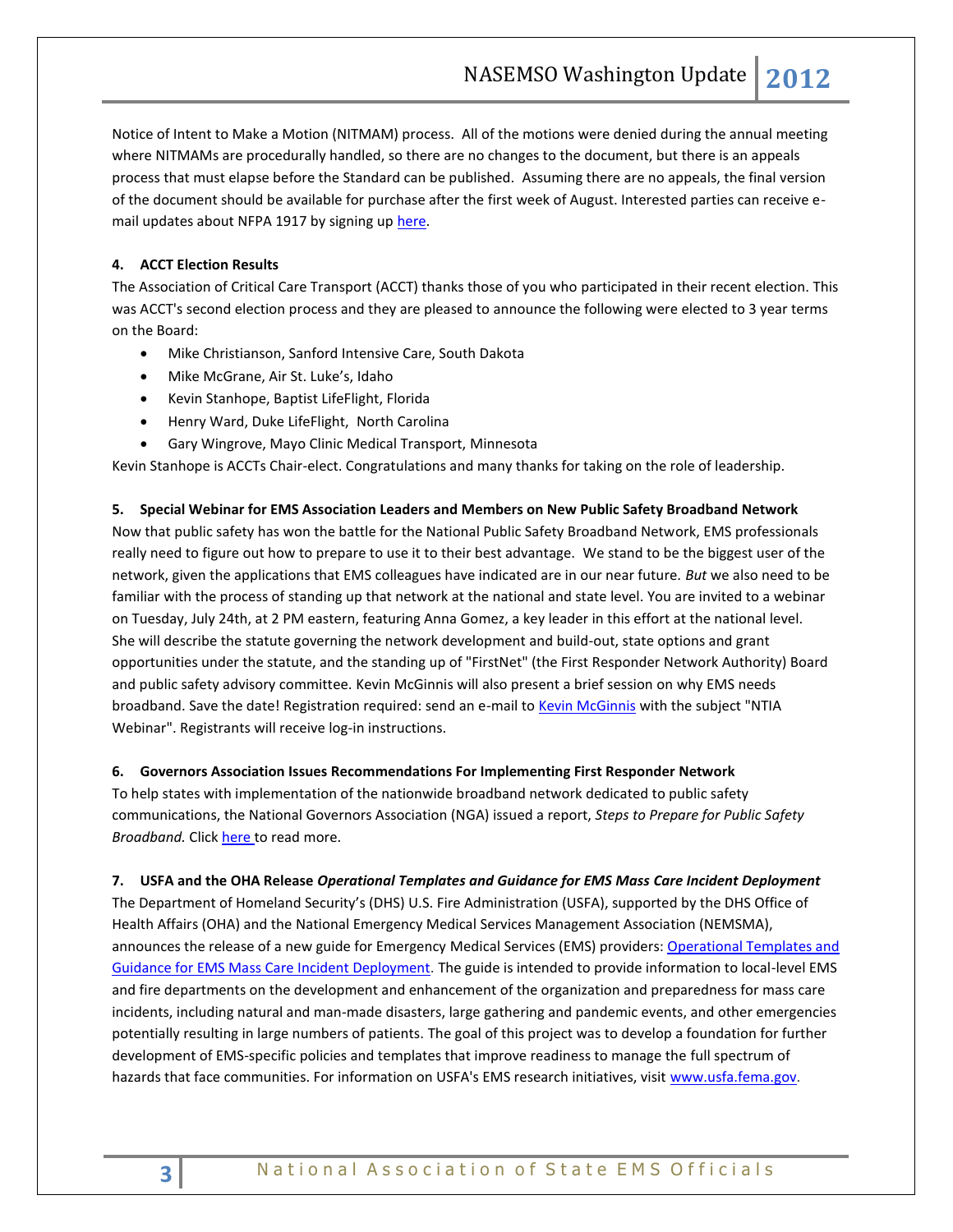### <span id="page-3-0"></span>**8. FEMA Releases National Preparedness Report**

The Federal Emergency Management Agency (FEMA) has released the [National Preparedness Report.](http://click.bsftransmit1.com/ClickThru.aspx?pubids=8731%7c0313%7c445%7c497&digest=Vezo0crTM0%2flrj7c2BTo3w&sysid=1) The Report identifies significant progress the nation has made in areas of prevention, protection, mitigation, response, and recovery. The Report has found that the nation has increased its collective preparedness, not only from external threats, but also for natural and technological hazards that face its communities.

### <span id="page-3-1"></span>**9. HHS Grants Bolster Health Care & Public Health Disaster Preparedness**

The Department of Health and Human Services has awarded more than \$971 million to continue improving preparedness and health outcomes for a wide range of public health threats within every state, eight U.S. territories, and four of the nation's largest metropolitan areas. To read more, clic[k here.](http://cts.vresp.com/c/?NationalAssociationo/2029de33ed/a8b1f77e6c/f341f4b0f9)

### <span id="page-3-2"></span>**10. Limited Evidence on Best Strategies During Mass Casualty Events**

Limited evidence exists to help policymakers and health care professionals identify the most effective strategies to allocate scarce resources during mass casualty events, according to a new AHRQ report. A mass casualty event can occur suddenly and can severely challenge highly experienced and well-equipped health care providers and systems. Based on an evidence review conducted by researchers at AHRQ's Southern California RAND Evidencebased Practice Center, no single strategy to allocate resources during mass casualty events was found to be most effective. Researchers also found that commonly used field triage measures do not perform consistently during mass casualty events. They also found evidence suggesting that specific strategies influence the speed and efficiency of biological countermeasure dispensing during a bioterrorism attack or influenza pandemic. For example, delivering medicines to the public via postal carriers reaches more people faster than making them available at a centralized location. Although some promising strategies exist, additional research is needed to identify the optimal methods, techniques, and technologies to employ during mass casualty events. For more [information…](http://www.ahrq.gov/clinic/tp/scarcerestp.htm#Report).

### <span id="page-3-3"></span>**11. Prepare for Hurricane Season**

Hurricane season started in June and runs through November. Before a hurricane strikes, visit Ready.gov's [hurricane page](http://cts.vresp.com/c/?NationalAssociationo/2029de33ed/a8b1f77e6c/e0188b1632/type=click&enid=ZWFzPTEmbWFpbGluZ2lkPTIwMTIwNzAxLjg3MTI4NDEmbWVzc2FnZWlkPU1EQi1QUkQtQlVMLTIwMTIwNzAxLjg3MTI4NDEmZGF0YWJhc2VpZD0xMDAxJnNlcmlhbD0xNzA1Njg1NiZlbWFpbGlkPWFsdGVyQG5hc2Vtc28ub3JnJnVzZXJpZD1hbHRlckBuYXNlbXNvLm9yZyZmbD0mZXh0cmE9TXVsdGl2YXJpYXRlSWQ9JiYm&&&100&&&http://www.ready.gov/hurricanes/) to find out what you need to do before, during, and after a hurricane. Check with th[e National Weather Service](http://cts.vresp.com/c/?NationalAssociationo/2029de33ed/a8b1f77e6c/0f2c942c20/type=click&enid=ZWFzPTEmbWFpbGluZ2lkPTIwMTIwNzAxLjg3MTI4NDEmbWVzc2FnZWlkPU1EQi1QUkQtQlVMLTIwMTIwNzAxLjg3MTI4NDEmZGF0YWJhc2VpZD0xMDAxJnNlcmlhbD0xNzA1Njg1NiZlbWFpbGlkPWFsdGVyQG5hc2Vtc28ub3JnJnVzZXJpZD1hbHRlckBuYXNlbXNvLm9yZyZmbD0mZXh0cmE9TXVsdGl2YXJpYXRlSWQ9JiYm&&&101&&&http://www.nhc.noaa.gov/prepare/) for [weather watches and warnings.](http://cts.vresp.com/c/?NationalAssociationo/2029de33ed/a8b1f77e6c/8e81898588/type=click&enid=ZWFzPTEmbWFpbGluZ2lkPTIwMTIwNzAxLjg3MTI4NDEmbWVzc2FnZWlkPU1EQi1QUkQtQlVMLTIwMTIwNzAxLjg3MTI4NDEmZGF0YWJhc2VpZD0xMDAxJnNlcmlhbD0xNzA1Njg1NiZlbWFpbGlkPWFsdGVyQG5hc2Vtc28ub3JnJnVzZXJpZD1hbHRlckBuYXNlbXNvLm9yZyZmbD0mZXh0cmE9TXVsdGl2YXJpYXRlSWQ9JiYm&&&102&&&http://www.nhc.noaa.gov/prepare/wwa.php)

### <span id="page-3-4"></span>**12. WISER for iOS 3.0 Now Available in the Apple App Store**

Wireless Information System for Emergency Responders (WISER) for iOS 3.0, a universal app for Apple iOS devices, is now available. This new release adds native support for the iPad. Search WISER's full set of known substances, employ WISER's popular Help Identify Chemical capability, and leverage WISER's protective distance mapping feature with an interface customized for your iPad, iPhone, or iPod touch. Clic[k here](http://wiser.nlm.nih.gov/whats_new_iOS_3_0.html) to check out what's new in this release. WISER for iOS 3.0 can be downloaded and installed directly from the Apple App Store by clicking [here.](http://itunes.apple.com/us/app/wiser-for-ios/id375185381?mt=8)

### <span id="page-3-5"></span>**13. SAMHSA Offers Disaster Behavioral Health Preparedness and Response Resources**

The Substance Abuse and Mental Health Services Association (SAMHSA) has new resources available for disaster preparedness and recovery resources for range of professionals who assist individuals and communities in coping with disaster. Topics include emergency preparedness, training, disaster response, stress prevention and management, and suicide prevention. Also available is a **brochure** featuring the national Disaster Distress Helpline. F[or more information…](http://store.samhsa.gov/product/Disaster-Behavioral-Health-Preparedness-and-Response-Resources/DTAC11-CATALOG)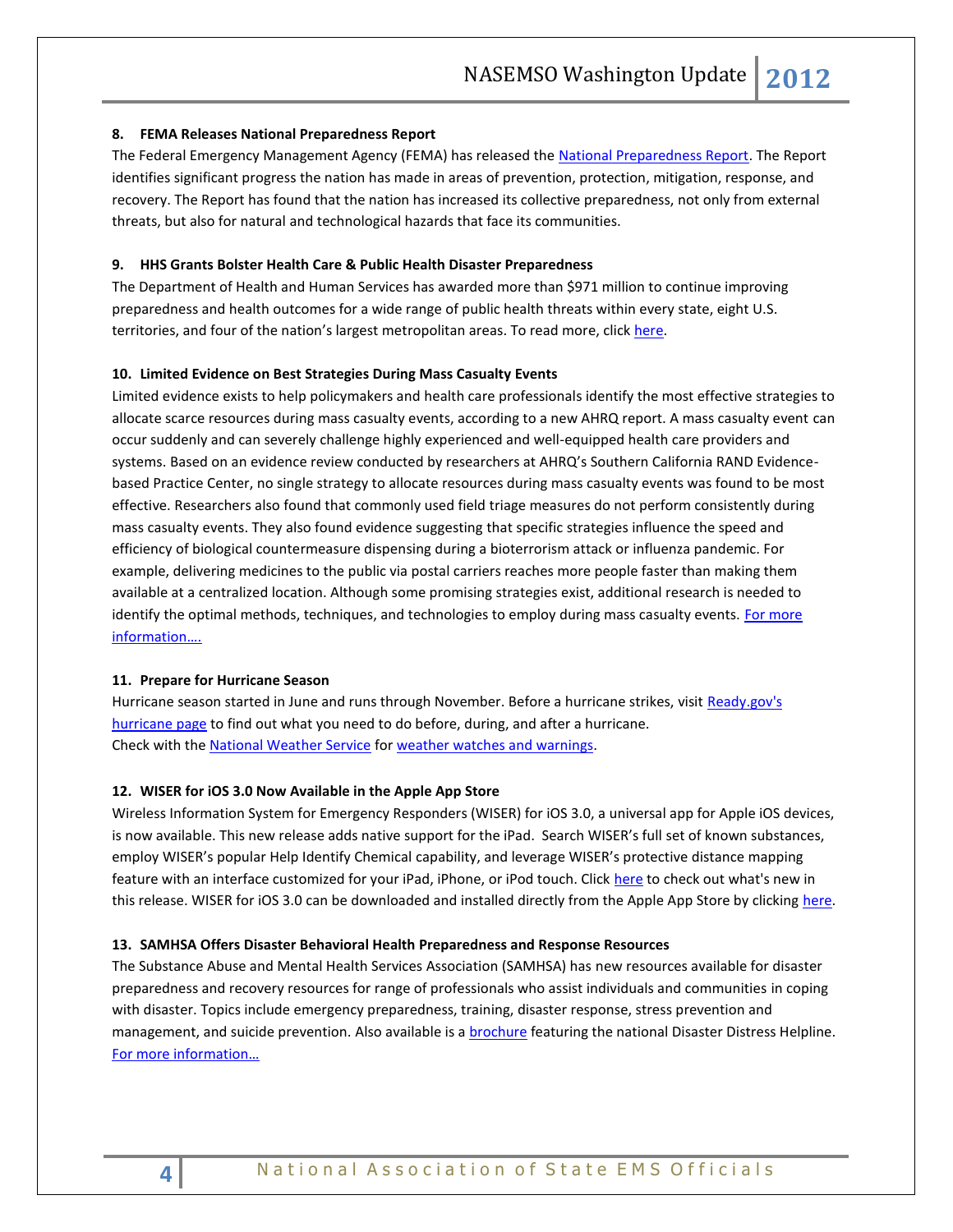### <span id="page-4-0"></span>**14. Protecting Workers Who Use Cleaning Chemicals**

Workplaces, such as schools, hospitals, hotels, restaurants and manufacturing plants, use cleaning chemicals to ensure the cleanliness of their buildings. Workers who handle these products include building maintenance workers, janitors and housekeepers. Some cleaning chemicals can be hazardous, causing problems ranging from skin rashes and burns to coughing and asthma. Many employers are switching to green cleaning products because they are thought to be less hazardous to workers and the environment. This [infosheet](http://www.cdc.gov/niosh/docs/2012-126/pdfs/2012-126.pdf) provides information to employers on practices to help keep workers safe when working with cleaning chemicals, including green cleaning products. Click [here](http://www.cdc.gov/niosh/docs/2012-125/pdfs/2012-125.pdf) for a poster with guidelines for workers to protect their health while working with cleaning chemicals.

### <span id="page-4-2"></span><span id="page-4-1"></span>**15. Executive Order: Assignment of National Security and Emergency Preparedness Communications Functions**

On Friday, July 6<sup>th</sup>, the President signed an Executive Order: Assignment of National Security and Emergency Preparedness Communication Functions. Clic[k here](http://www.whitehouse.gov/the-press-office/2012/07/06/executive-order-assignment-national-security-and-emergency-preparedness-) to read the order.

### <span id="page-4-3"></span>**16. 2012 ASTHO At-Home Hill Day Toolkit is Available**

Developing a strong working relationship or strengthening well-established connections with members of Congress is an important way to ensure public health continues to have a strong voice on Capitol Hill. Members of your congressional delegation want to hear from you and there is no better way to show them how important public health is to their constituents than to invite them to see public health "in action." ASTHO's 2012 At-Home Hill Day toolkit demonstrations how to engage with lawmakers, including how to make initial contact and how to invite them to your state's health department. Inform your congressional leaders about vital public health priorities while they're back home on recess! Download the [toolkit](http://r20.rs6.net/tn.jsp?e=0015TeXKVT8vR9RbXyLEbgYG-5CPT0VDY9_96olTk5LhDKHoUVD1vj6UCp5C2_winHWNgYXyspjOj2xvYg4bi11k8Bg1avWaixvWcIujDOITF6coFejVsxvN_ZtZir6mkpJm8C8xZZOxma1Q4cgW0WV-YxBC4WwD__2) to get started.

### <span id="page-4-4"></span>**17. President Signs Food and Drug Administration Safety and Innovation Act**

On Monday, July 9<sup>th</sup>, the President signed into law S. 3187, the "Food and Drug Administration Safety and Innovation Act." This legislation, which passed both the House and Senate with overwhelming bipartisan majorities, will help speed safe and effective medical products to patients and maintain our Nation's role as a leader in biomedical innovation while providing the FDA some procedural relief related to drug shortages by requiring manufacturers to provide advance notice to the Agency when a product has been discontinued or is subject to manufacturing delays. For more information...

# <span id="page-4-5"></span>**18. Federal Highway Administration Rolls Out Its Traffic Incident Management Public Information Toolkit**

Federal Highway Administration's Office of Operations recently unveiled its Traffic Incident Management (TIM) Public Outreach Toolkit. TIM is important to the safety and reliability of our roadways and this toolkit will provide the tools you need to educate the public. These tools were developed to help TIM programs across the country promote their message clearly and cost-effectively. [For more information…](http://ops.fhwa.dot.gov/eto_tim_pse/timtoolbox/index.htm)

### <span id="page-4-7"></span><span id="page-4-6"></span>**19. NIOSH Launches EMS Website**

NIOSH has posted a Web page highlighting emergency medical service (EMS) worker safety and health. In addition to providing EMS safety and health resources and references, the Web page offers a data summary describing nonfatal injuries to EMS workers treated in emergency departments. This Web page evolved from a collaborative project between NIOSH and the National Highway Traffic Safety Administration, Office of Emergency Medical Services, focusing on occupational injuries to EMS workers. Click [here](http://www.cdc.gov/niosh/topics/ems/) to check out the new website.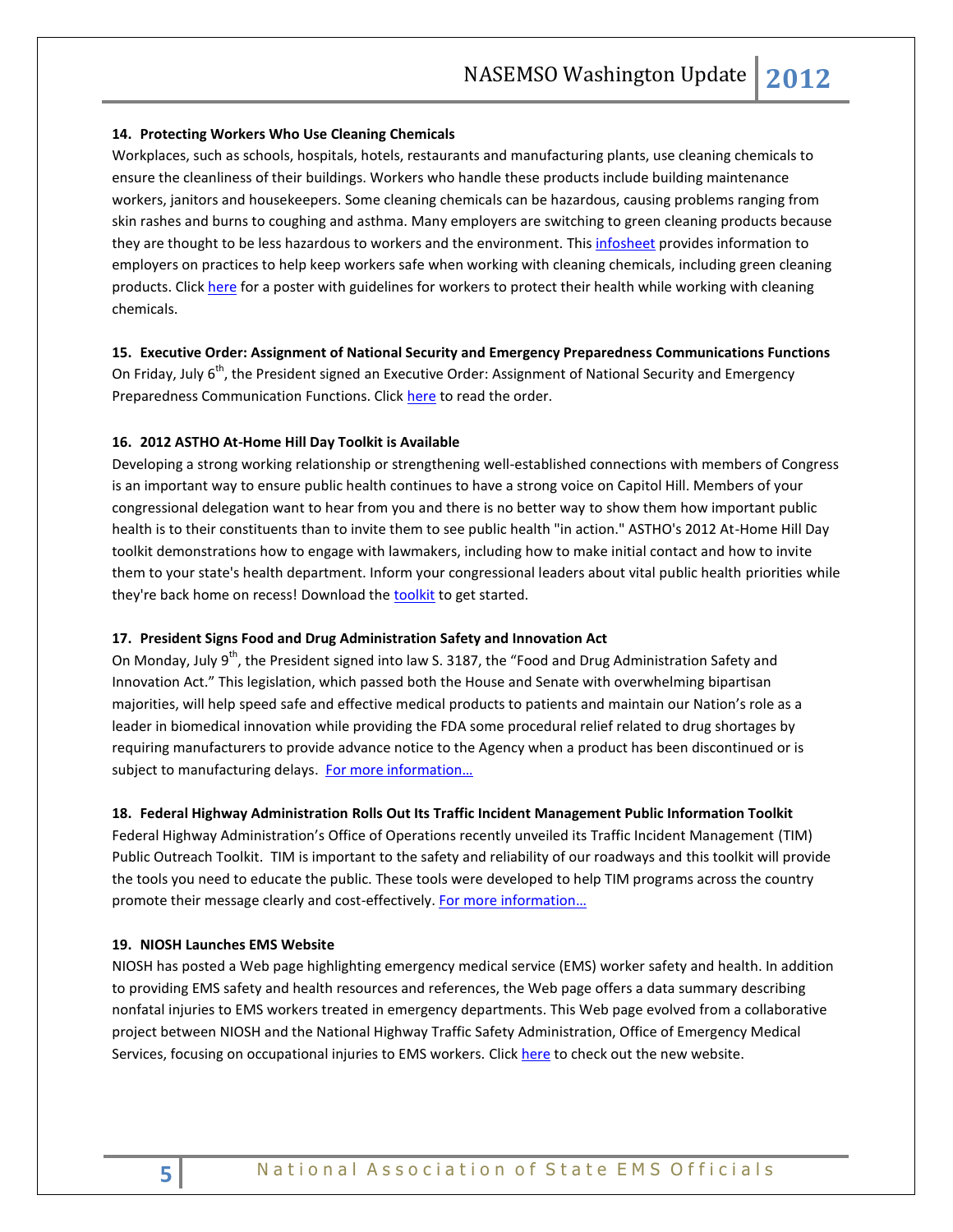### <span id="page-5-0"></span>**20. CDC Writing for Social Media Guide**

Find guidance and lessons learned from three years of creating social media message in the CDC *Guide to Writing for Social Media*. The guide helps you understand how to write more effectively for multiple social media channels, particularly Facebook, Twitter and mobile phone text messaging. Developed for a beginner audience, though intermediate users may find some useful information, the guide includes: how social media should be part of your overall health communications efforts; how to incorporate the principles of health literacy in your messages; and writing for Facebook, Twitter and text messaging. [Click here](http://www.cdc.gov/socialmedia/Tools/guidelines/pdf/GuidetoWritingforSocialMedia.pdf) to view the guide.

### <span id="page-5-2"></span><span id="page-5-1"></span>**21. Despite Benefit, Hospitals Not Always Alerted of Incoming Stroke Patients**

Treatment is delivered faster when emergency medical services (EMS) personnel notify hospitals a possible stroke patient is en route, yet pre-notification doesn't occur nearly one-third of the time. That's according to two separate Get With The Guidelines– Stroke program studies published in American Heart Association journals. The American Heart Association/American Stroke Association recommends EMS notify hospitals of incoming stroke patients to allow stroke teams to prepare for prompt evaluation and treatment. Quick response is vital for stroke patients, particularly those with ischemic stroke, when a clot cuts off the blood supply to a portion of the brain. Clot-busting drugs can only be given within a limited time — three to 4.5 hours after the onset of symptoms. [For more information…](http://newsroom.heart.org/pr/aha/despite-benefit-hospitals-not-236121.aspx)

### <span id="page-5-3"></span>**22. Community Paramedicine Insights Forum Held on July 23rd**

The Community Paramedicine Insights Forum (CPIF) is a project sponsored by the Joint Committee on Rural Emergency Care (of the National Association of State EMS Officials and the National Organization of State Offices of Rural Health) and the Center for Leadership, Innovation and Research in EMS. It is intended to serve as a regular meeting place, educational opportunity and discussion group for those folks trying to establish community paramedicine services or systems on a local, regional or statewide basis. The next session of the CPIF will be held on Monday, July 23rd instead of the usual third Monday (the 16th) because of a conflict with a CP program at the Pinnacle EMS conference. The session will feature "Highlights of the 2012 International Roundtable on Community Paramedicine" held last month in Vancouver, Canada. Gary Wingrove will review the latest, best, and brightest experienced by those fortunate enough to have attended! If you plan to attend the session, please click [here](http://cpif.communityparamedic.org/) to register. You will receive an e-mail with instructions for logging onto the session.

### <span id="page-5-4"></span>**23. NAEMSE Asks for Fallen EMS Educators Award Nominations**

This award honors posthumously those individuals who contributed greatly to EMS Education who are no longer with us. While we cannot thank them personally, it is fitting that the families or loved ones of these heroes know that we value and give homage to their work that endures.Nominations may be made by any member in the EMS profession except for those members serving on the NAEMSE "Recognition Committee". Nominees must have taught for a minimum of 7 years and must have been in good standing with all state, national and international regulatory bodies within the EMS profession or retired at the time of their death. For more information...

### <span id="page-5-5"></span>**24. EMS Role in the Veteran Homelessness Initiative**

Veteran homelessness is a problem of national importance. According to a count on a January night in 2011, there were 67,495 homeless veterans. Emergency medical personnel are uniquely positioned to help connect veterans with resources they may need because we interact with people in desperate situations every day. Help spread the word about the US Department of Veteran's Affairs (VA) Homeless Veterans Initiative, designed to connect veterans with resources they need. Through the Homeless Veterans Initiative, the VA has committed \$800 million in FY 2011 to strengthen programs that prevent and end homelessness among Veterans. In the course of rendering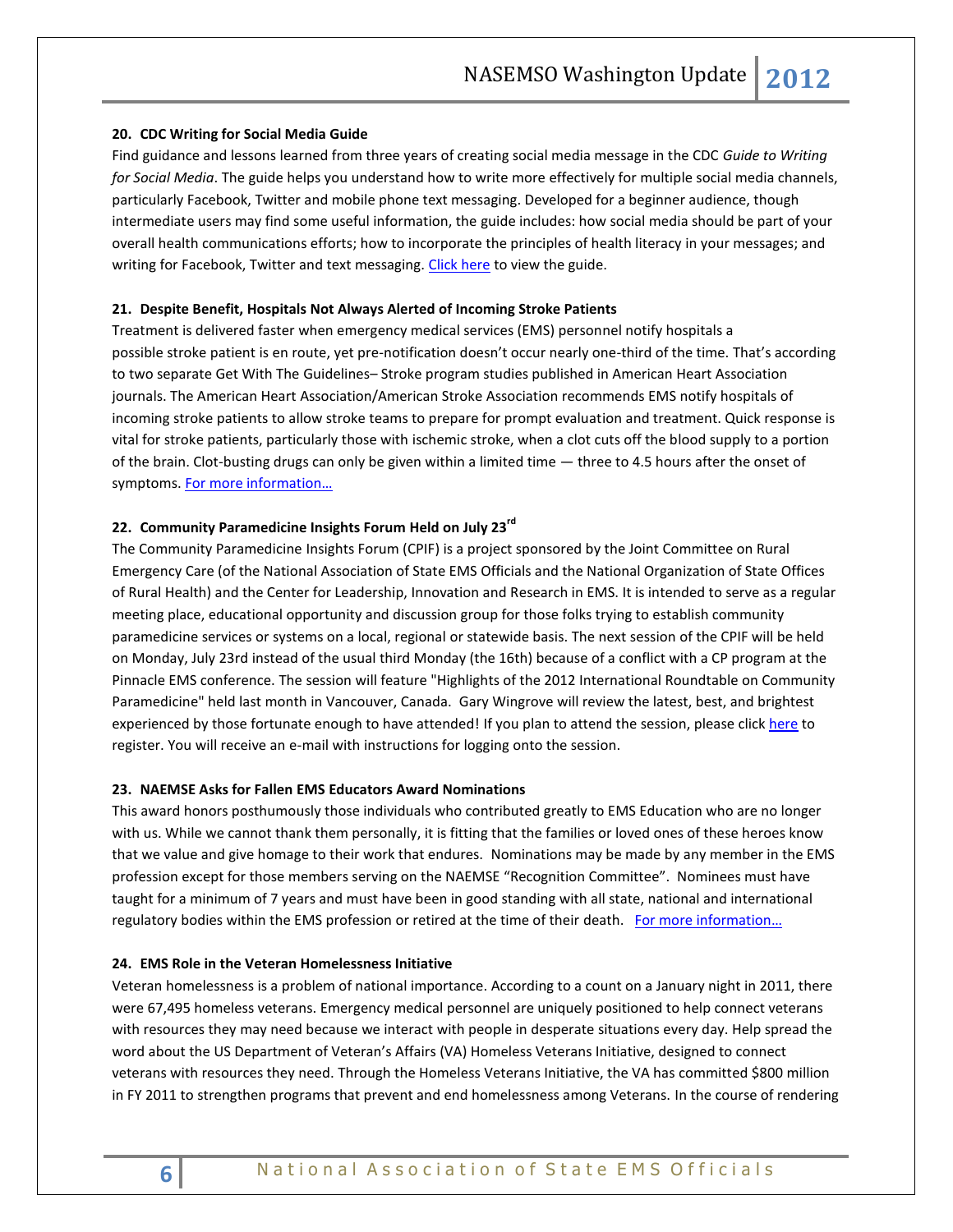patient care, ask the patient if he or she is a veteran. If so, and if it appears that they may need more than medical help, simply give them an item containing the VA's phone number. You can request cards, brochures, hats, bags, bandanas and many other give-away items for free from the VA and they all carry the message that the VA has resources to help veterans who are homeless or who are at risk of being homeless. Orders can be placed here. Encourage your local EMS providers to recognize their unique position to help veterans in need. Take advantage of the free resources provided through the VA and keep a supply of materials on-hand to distribute at every opportunity. Clic[k here f](http://cts.vresp.com/c/?NationalAssociationo/2029de33ed/a8b1f77e6c/6f235219f9)or more information regarding this initiative. **Email** the program if you have any questions.

# <span id="page-6-0"></span>**25. Volunteer Fire Fighter Killed While Directing Traffic at an Interstate Highway Incident**

The factors that contributed to the death of a volunteer fire fighter in Iowa included insufficient training, staffing, equipment, and standard operating procedures to adequately establish a traffic incident management area; the victim working a highway travel lane; and an inattentive passing motorist. Several of the "lessons learned" can be used to help educate EMS personnel avoid a similar tragedy. Clic[k here](http://www.cdc.gov/niosh/fire/reports/face201123.html) to read the investigation report.

### <span id="page-6-1"></span>**26. Scientific Writing for Peer Reviewed Publications for Public Health Professionals Course**

This course, offered as part of the American Public Health Association Learning Institute at their annual meeting, will help public health practitioners turn their work into manuscripts for publication. The trainers, along with experienced authors or editors, will work with participants on partially completed manuscripts. The course will be a mixture of presentations and hands-on work. Participants will be strongly encouraged to come to the training with an abstract, manuscript outline, data analysis results or a draft of an article that they would like to see turned into a manuscript. The course will take place on Oct. 27 from 9 a.m. to 5 p.m. at the Moscone Center in San Francisco, California. To learn more or to register, [click here.](http://cts.vresp.com/c/?NationalAssociationo/2029de33ed/a8b1f77e6c/13e7e06047)

# <span id="page-6-2"></span>**27. AHRQ Release Report:** *Enabling Patient-Centered Care Through Health Information Technology*

A new report on the understanding of the impact of health information technology (IT) applications to enhance the provision of patient-centered care (PCC) is available from the Agency for Healthcare Research and Quality (AHRQ). [Enabling Patient-Centered Care through Health Information Technology](http://cts.vresp.com/c/?NationalAssociationo/2029de33ed/a8b1f77e6c/6d2d11fc89) assesses the evidence on the impact of health IT that supports PCC on the following:

- health care processes;
- clinical outcomes;
- intermediate outcomes (patient or provider satisfaction, health knowledge and behavior, and cost);
- **•** responsiveness to needs and preferences of patients;
- shared decision making and patient-clinician communication;
- access to information.

AHRQ expects this report to inform individual health providers, plans, and purchasers, as well as the health care system as a whole by providing important information to help improve healthcare quality. [For more information...](http://cts.vresp.com/c/?NationalAssociationo/2029de33ed/a8b1f77e6c/fe96ca65e5)

# <span id="page-6-4"></span><span id="page-6-3"></span>**28. Lower Mortality in Sepsis Patients Admitted through the ED vs Direct Admission**

Early aggressive resuscitation in patients with severe sepsis decreases mortality but requires extensive time and resources. This study analyzes if patients with sepsis admitted through the emergency department (ED) have lower inpatient mortality than do patients admitted directly to the hospital. For more information...

# <span id="page-6-5"></span>**29. Adolescent Satisfaction in an Urban Pediatric Emergency Department**

*Pediatric Emergency Care* published a [study](http://cts.vresp.com/c/?NationalAssociationo/2029de33ed/a8b1f77e6c/dc04a98749) analyzing the satisfaction reported by adolescents when visiting a pediatric emergency department (ED) and eliciting suggestions for improving the ED for teenage patients. A survey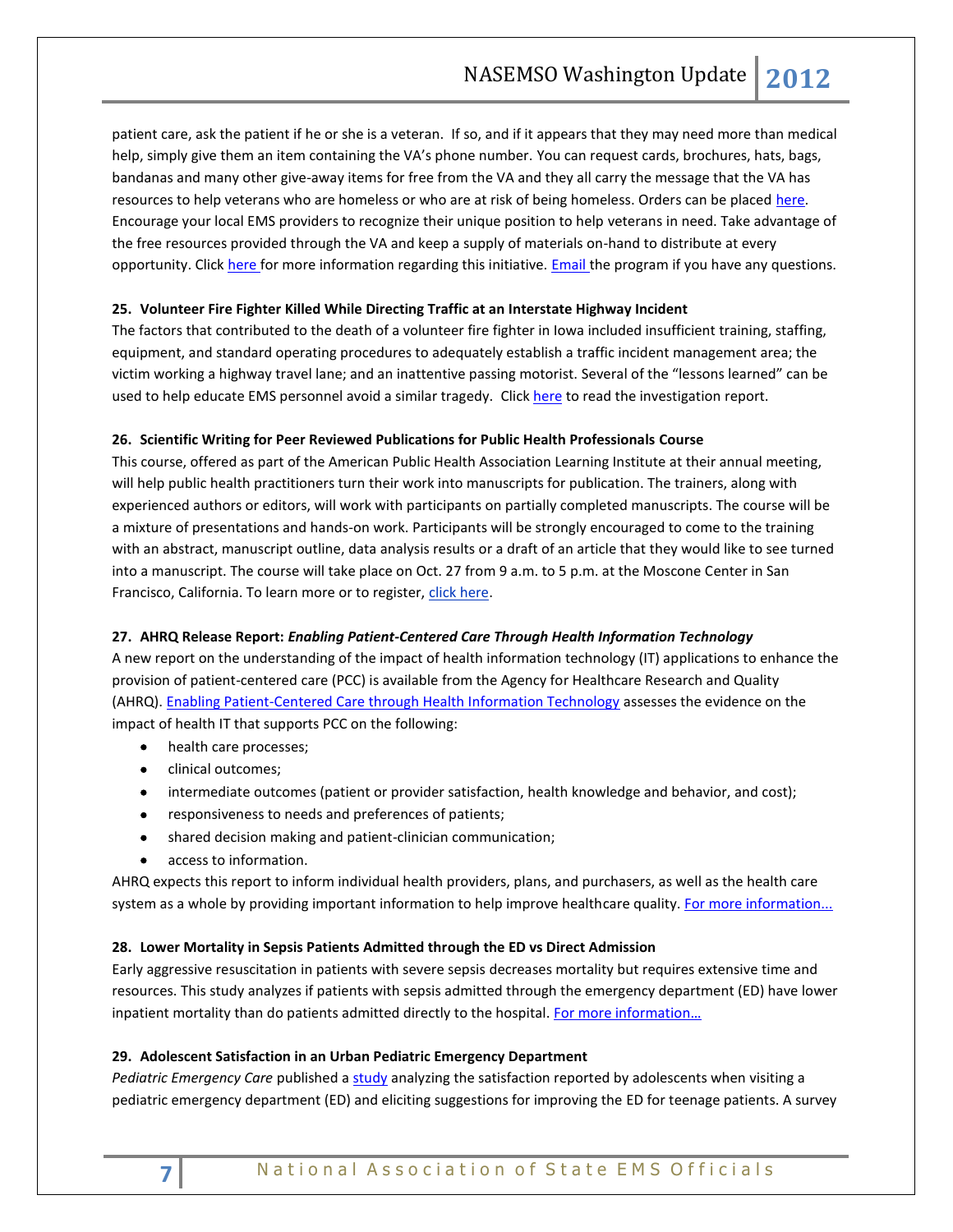was developed for this study to assess adolescents' overall satisfaction with their ED care as well as their views on the waiting time and setting, medical staff, treatment and discharge plans, and comparisons to general hospital EDs. 282 patients completed the survey, and 92% rated their experience as good or better. A decreased level of satisfaction was reported among adolescents waiting to see a physician in excess of 2 hours. Of the 161 patients who had previously attended a general hospital ED, only 11 patients (7%) preferred the general hospital setting. It was concerning that 184 respondents (65% of total) reported not having an opportunity to meet with their physician alone. The study concluded long wait times are associated with decreased level of satisfaction among adolescents. Overall adolescents were satisfied with care in the pediatric ED.

# **UPCOMING EVENTS**

# <span id="page-7-0"></span>**\*\*\*STATEWIDE EMS CONFERENCES\*\*\***

42nd Annual Wyoming Trauma Conference. August 16-19, 2012. Little America Hotel and Resort Cheyenne, Wyoming. Sponsored by the Wyoming Office of EMS, contact Beth Hollingworth at: [beth.hollingworth@wyo.gov](mailto:beth.hollingworth@wyo.gov) or 307-777-7955. For more information...

Kansas EMS Association Annual Last Blast of Summer Conference. August 9-12, 2012. Wichita Marriott, Wichita, KS. [For more information…](http://www.kemsa.org/LBOS.html) 

Pennsylvania's 35th Annual Statewide EMS Conference and 2nd Annual Pediatric Emergency Care Symposium. August 16-17, 2011. Lancaster County Convention Center & Marriott. Lancaster, PA. Click [here](http://www.cvent.com/events/35th-annual-pennsylvania-statewide-ems-conference/event-summary-dd4555c433834f8aada4af9332575af6.aspx) for more information, including a call for speakers and exhibitor information.

New York State EMS Conference-Vital Signs. October 18-21, 2012. Syracuse, NY. For more information...

18<sup>th</sup> Annual Pocono EMS Conference. October 18-21, 2012. Inn at Pocono Manor, Pocono Manor, PA. For [more information…](http://www.poconoemsconference.com/)

New Jersey Statewide Conference on EMS. November 1 -4, 2012. Sheraton, Atlantic City, NJ[. For more](http://www.njemsconference.com/)  [information…](http://www.njemsconference.com/)

27<sup>th</sup> Annual Texas EMS Conference. November 9-14, 2012. Austin Convention Center, Austin, Texas. For more [information…](http://www.texasemsconference.com/).

# <span id="page-7-1"></span>**\*\*\*National Conferences and Special Meetings\*\*\***

NAEMSE Annual Symposium and Trade Show. August 6-11, 2012. Coronado Springs Resort, Orlando, FL. For more [information…](http://www.naemse.org/symposium)

2012 Transportation Hazards and Security Summit and Peer Exchange. August 20-24, 2012. Irvine, CA. For more [information…](http://www.trb.org/Calendar/Blurbs/166997.aspx)

\*AHRQ Annual Conference. September 9-11, 2012. Bethesda North Marriott Hotel & Conference Center, Bethesda, MD. [For more information…](http://meetings.capconcorp.com/ahrq/)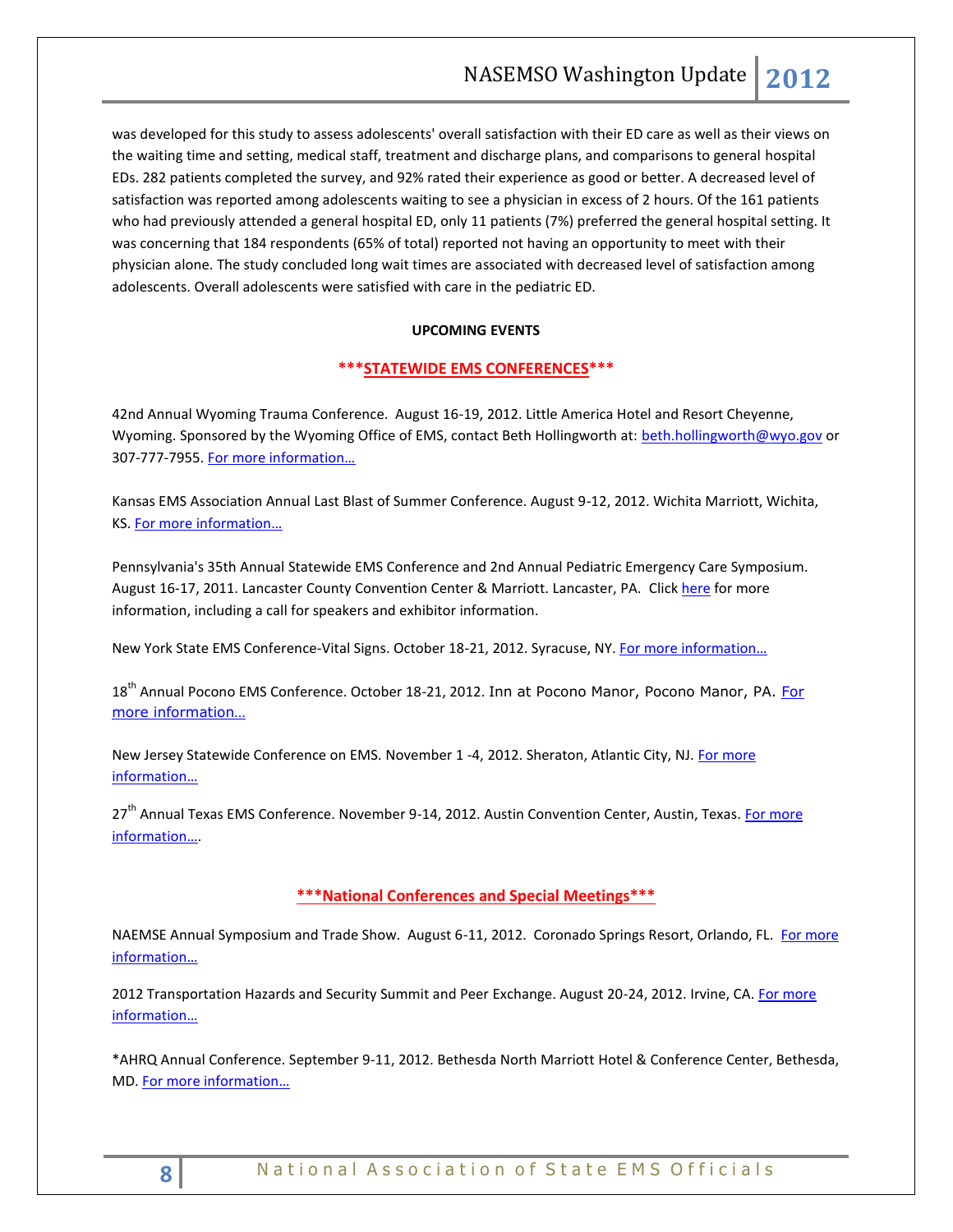ENA Annual Meeting. September 11-15, 2012. San Diego Convention Center, San Diego, CA. For more [information…](http://www.ena.org/coursesandeducation/conferences/Pages/Default.aspx)

Emergency Cardiovascular Care Update. September 11-15, 2012. Rosen Shingle Creek, Orlando, FL. [For more](http://www.eccu2012.com/)  [information…](http://www.eccu2012.com/)

NASEMSO Annual Meeting. September 24-28, 2012. The Grove Hotel, Boise, ID. For more information...

ACEP Scientific Assembly. October 8-11, 2012. Denver, CO. [For more information…](http://www.acep.org/Education/Continuing-Medical-Education-(CME)/Meetings/Future-Scientific-Assembly-Dates/)

The AAP National Conference & Exhibition (AAP Experience). October 20-23, 2012. Ernest N. Morial Convention Center, New Orleans. No matter your role in medicine, you belong at the world's largest pediatric conference. For [more information…](http://www.aapexperience.org/)

Air Medical Transport Conference. October 22-24, 2012. Seattle, WA. [For more information…](http://www.aams.org/AAMS/Education___Meetings/AMTC_2012/aams/EducationMeetings/AMTC_2012/AMTC_2012_Overview.aspx)

\*APHA 140th Annual Meeting and Exposition. October 27-31, 2012. Moscone Convention Center West, San Francisco, CA. [For more information…](http://www.apha.org/meetings/AnnualMeeting/)

3<sup>rd</sup> Annual Trauma Quality Improvement Program (TQIP) Scientific Meeting and Training. October 28–30, 2012. Sheraton Philadelphia Downtown, Philadelphia, PA. For more information...

EMSWorld Expo. October 29-November 2, 2012. Ernest N. Morial Convention Center, New Orleans, LA. For more [information…](http://emsworldexpo.com/)

1<sup>st</sup> Annual World Trauma Symposium. November 1, 2012. Ernest N. Morial Convention Center, New Orleans, LA. [For more information…](http://www.worldtraumasymposium.com/)

21<sup>st</sup> Annual NNAEMSA Education Conference. November 5-9, 2012. Golden Nugget, Las Vegas, NV. For more [information…](http://www.nnaemsa.org/)

30<sup>th</sup> Annual International Trauma Conference. November 8-11, 2012. Hilton at the Walt Disney World Resort, FL. [For more informat](http://www.itrauma.org/conference/)ion…

See more EMS Events on NASEMSO's web site at <http://www.nasemso.org/Resources/Calendar/index.asp>

# **NASEMSO Staff Contacts**

Elizabeth B. Armstrong, CAE, MAM / Executive VP (703) 538-1799 ext. 8 - [armstrong@nasemso.org](mailto:armstrong@nasemso.org)

Dia Gainor/Executive Director (703) 538-1799 ext. 7 Email: [Dia@nasemso.org](mailto:Dia@nasemso.org)

Sharon Kelly / Executive Assistant (703) 538-1799 ext. 2 - [kelly@nasemso.org](mailto:kelly@nasemso.org)

Kathy Robinson / Program Manager (703) 538-1799 ext. 4 – [robinson@nasemso.org](mailto:robinson@nasemso.org)

Kevin McGinnis/Program Manager (571) 749-7217 - Email: [mcginnis@nasemso.org](mailto:mcginnis@nasemso.org)